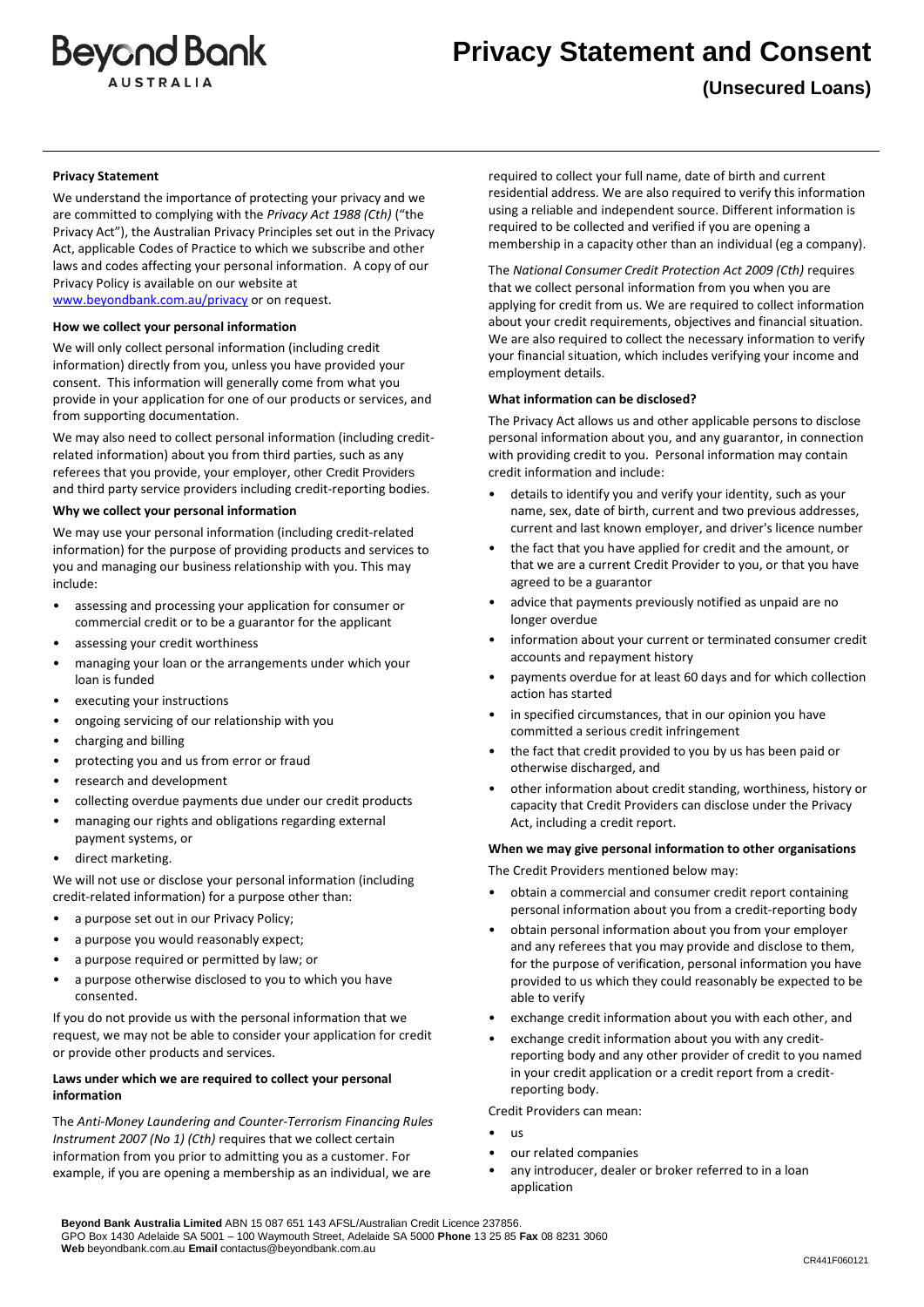

- any Credit Provider named in your credit report issued by a credit-reporting body
- any agent or contractor of ours assisting in processing the loan application, and
- other entities involved that may be involved in a securitisation arrangement which we use to fund your loan and any loan originator.

In addition, in connection with assessing your loan application, administering your loan or collecting unpaid amounts under your loan, we may give information to:

- external organisations that are our assignees, agents or contractors
- external service providers to us, such as:
	- · those we use to verify your identity
	- those we use to provide you with our products and services, including those for whom we act as an agent
	- administration service platforms
	- fund managers
	- · payment systems operators
	- information technology service providers
	- · printing and mailing houses
	- · fraud prevention service providers, and
	- · research consultants
- our professional advisers, such as accountants, lawyers and auditors
- your representative, for example, lawyer, mortgage broker, financial adviser or attorney, as authorised by you
- insurers and re-insurers, where insurance is provided in connection with our services to you
- debt collecting agencies, if you have not repaid a loan as required
- state or territory authorities, and PEXA (the national electronic property exchange), that give assistance to facilitate the provision of home loans to individuals
- government and regulatory authorities, if required or authorised by law
- other Credit Providers, and their professional advisers
- other entities for which you have provided your consent.

# **Disclosure outside of Australia**

We may disclose your personal information overseas if you choose to make an international transfer. The countries to which we may disclose your personal information are those to which you make a transfer. However, if we do disclose this information outside Australia, we will do so on the basis that the information will be used only for the purposes set out in our Privacy Policy.

From time to time we may use service providers or other third parties which operate or hold data outside of Australia. This may result in your personal information being stored overseas. These parties are selected specifically to assist in enabling us to provide products or services to you, in particular information technology solutions. At present our arrangements include providers based in the United States of America and the Netherlands. Where this occurs, we ensure that appropriate data handling and security arrangements are in place to protect your data.

#### **Important information about credit-reporting bodies**

If you apply for or hold any kind of credit with us, or agree to guarantee or indemnify a loan, we may disclose information to a credit-reporting body. That includes disclosing that you are in default under a credit agreement or have committed a serious credit infringement, if that is the case.

Specifically, we may disclose information to or collect information from Equifax or Illion.

The Privacy Policy and contact details for Equifax are available at [www.equifax.com.au](http://www.equifax.com.au/) and for Illion are available at [www.illion.com.au.](www.illion.com.au)

Credit-reporting bodies collect credit information about individuals which they provide as credit reports to Credit Providers and others in the credit industry to assist them in managing credit risk, collecting debts and other activities.

"Credit pre-screening" is a service for Credit Providers wishing to send direct marketing material about credit services. A creditreporting body uses information it holds to screen out individuals who do not meet criteria set by the Credit Provider. Creditreporting bodies must maintain a confidential list of individuals who have opted out of their information being used in prescreening. To opt-out of credit pre-screening, contact the creditreporting body, using the contact details on their website, referred to above. You can also ask a credit-reporting body not to use or disclose your personal information for a period if you believe on reasonable grounds that you have been or are likely to be a victim of fraud, including identity fraud.

# **Lender's mortgage and trade insurers**

In connection with providing credit to you, a lenders' mortgage insurer or a registered trade insurer may obtain credit information about you from a Credit Provider or from a credit-reporting body to assess whether to provide lenders' mortgage insurance to us in relation to an application for consumer credit, or whether to provide trade insurance to us in relation to an application for commercial credit.

# **Guarantors**

In connection with providing credit to you, the Credit Providers may give a guarantor, or a person who is considering becoming a guarantor, credit information about you for the purpose of enabling the guarantor to decide whether to act as guarantor or to keep informed about the guarantee.

#### **Personal information about third parties**

You represent that, if at any time you supply us with personal information about another person (for example a referee), you are authorised to do so; and you agree to inform that person who we are, how to contact us, and how to obtain our Privacy Policy, and that we will use and disclose their personal information for the purposes set out in this notice and that they can gain access to that information by contacting us.

# **Your rights to access, or seek a correction of, your personal information held by us**

Our Privacy Policy details how you can access, or seek a correction of, any personal information that we hold about you.